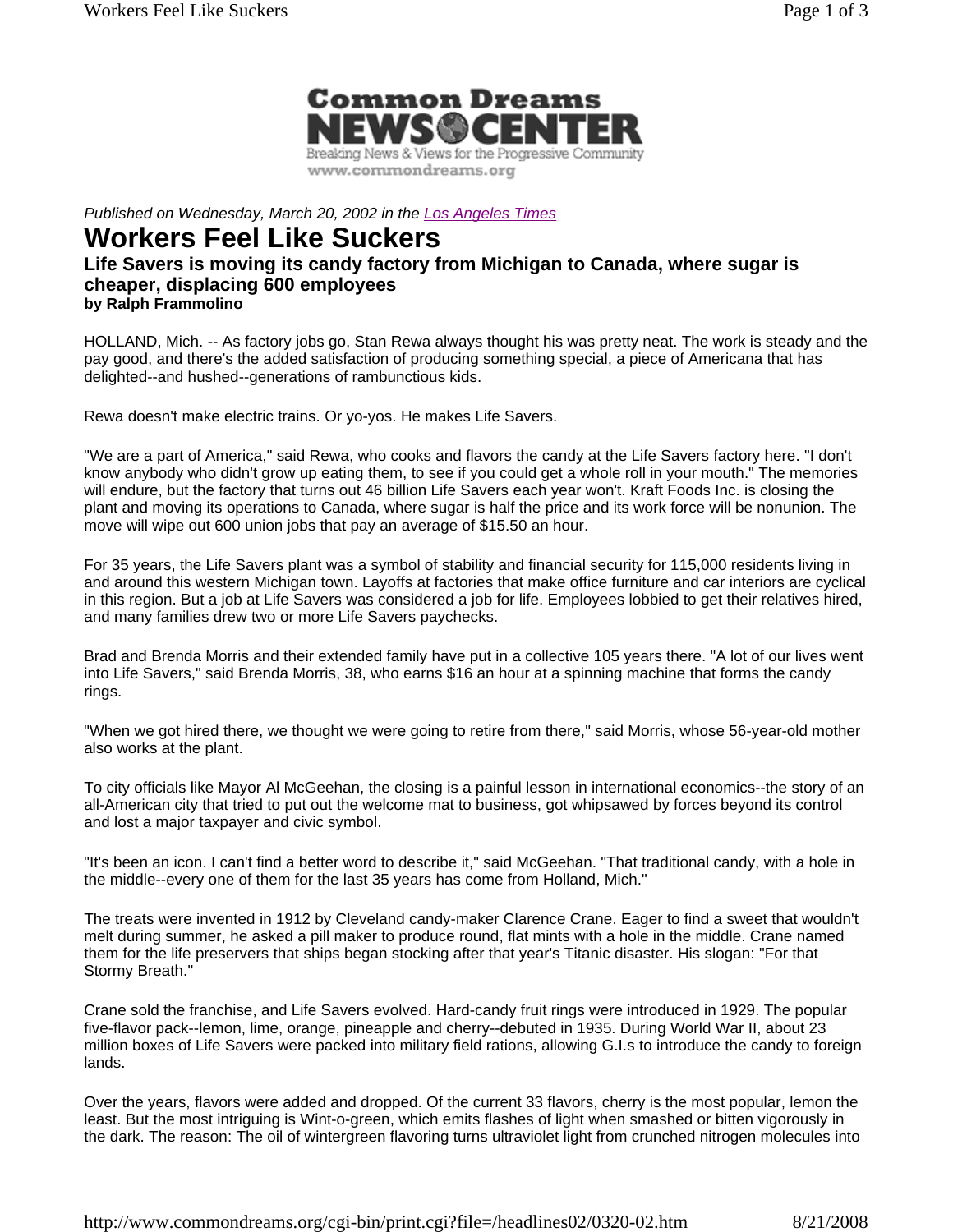blue sparks.

Today, there are Gummi Life Savers, sugar-free Life Savers and Life Savers fruit slices. They're made in Chattanooga, Tenn.; Oklahoma City; and Des Plaines, Ill., respectively.

## **200 Million Rolls a Year**

But for more than three decades, all of the traditional hard-candy Life Savers sold in the United States have originated here, 170 miles west of Detroit in a community founded 250 years ago by Dutch Protestants and now known for its annual tulip festival. The Holland plant belches steam under a giant replica of a Life Saver that turns the colors of the original fruit flavors at night. It produces 200 million rolls a year. Laid end to end, they would stretch from Los Angeles to New York nearly 10 times over.

Hired out of high school, Stan and Sallie Rewa fell in love working side-by-side in the lollipop division. Sallie, 38, stayed through the birth of two kids. Stan, 42, found fishing and hunting buddies at work. The Rewas also hoped to retire from the mechanized candy-land.

Stan Rewa's job inspired a certain pride, especially when someone unwrapped a Life Savers lollipop.

"When you see someone eating one, you know you made it," said Rewa, who earns \$16.43 an hour. "It is a pretty good feeling."

The atmosphere at work began to change a few years ago under former owner Nabisco Holdings Corp. The bosses convened labor-management meetings to talk about cutting costs and waste. Before Nabisco could sell to Kraft Foods, federal antitrust regulators required the divestiture of the Bubble Yum and Life Savers breath mints. They were afraid Kraft, which owns Altoids, might corner the "intense mint market," said a Kraft spokeswoman.

## **City Hall Helps Out**

That led to 180 layoffs. Part of the plant was left idle. When Kraft took over in December 2000, it laid off a dozen more employees, then set a goal of reducing production costs from \$1.28 per pound to about 95 cents over the next several years. The current rate is \$1.18, right on target, say union officials.

Meanwhile, local plant executives asked Holland City Hall to help cut an additional \$2 million in expenses. The municipal utility offered an annual \$200,000 reduction in electric rates. Economic development officials found \$1.8 million in savings with a plan to have Life Savers buy liquid sugar from a Michigan mill, rather than ship it by rail from North Dakota and Minnesota.

"We were pleased with ourselves and the responses we were getting from the company were positive--until we received 'The Fax,' " said Chris Byrnes, president of the Holland Economic Development Corp.

On Jan. 7, Kraft's corporate headquarters sent out a news release announcing the closing. The same day, workers were called to a meeting.

"I was pretty bummed out about it," said Sallie Rewa. "I mean, nobody wants to have to work forever but it's a good place to work. We've got a lot of good friends down there and we're going to miss that. Not to mention the pay and benefits."

Officials of the Northfield, Ill.-based food conglomerate say cost-cutting didn't make up for the fact the plant was "significantly underutilized." They also said it made economic sense to consolidate Life Savers production in a facility in Mount Royal, Canada, on the outskirts of Montreal. Lower labor costs, they said, were not the "driving factor" behind the move.

John Boyd, president of a Princeton, N.J., consulting firm that helps companies select plant locations, said payroll savings are a "fundamental" reason that companies like Kraft move production abroad.